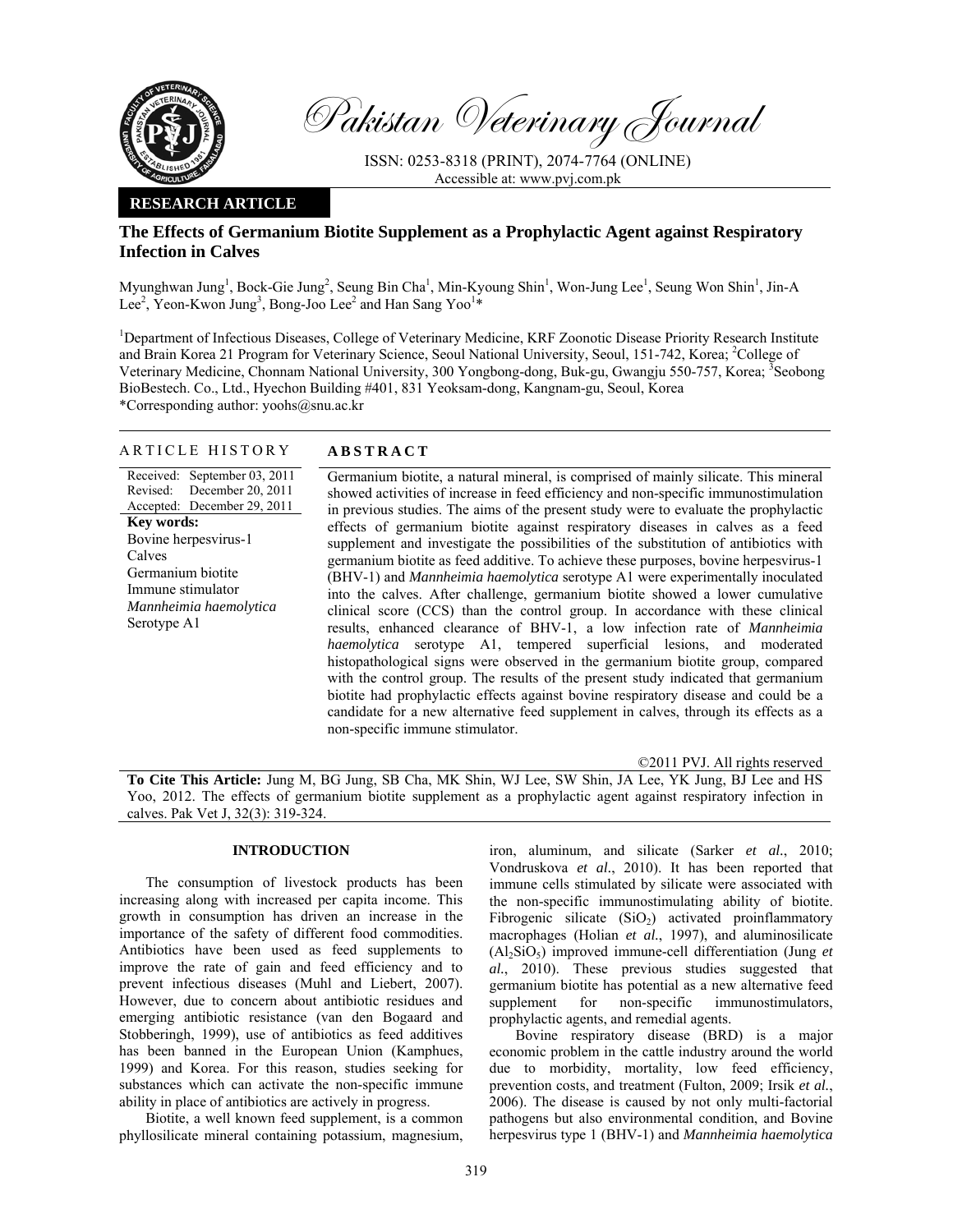serotype A1 have been described as major etiologic agents (Fulton, 2009). *Mannheimia haemolytica* serotype A1 causing BRD in young calves has been detected in the respiratory tract of healthy cattle. Although the microorganism naturally exists as commensal of the respiratory tract, it is also considered the major bacterial agent of BRD in calves (Rice *et al.*, 2007). As host immunity becomes weaker as a result of stress or infection with other pathogens, the microorganism may become infective and play an important role in BRD, also known as shipping fever in calves. BHV-1 is also a major etiological agent of BRD along with *Mannheimia haemolytica* serotype A1 (Autio *et al.*, 2007). BHV-1 is an α-herpesvirinae subfamily member that causes significant economic problems in the cattle industry (Irsik *et al*., 2006; Fulton, 2009). Following infection with BHV-1, the virus could be latent in sensory ganglia and reactivated both by stressful environments and administration of glucocorticoids. In addition, BHV-1 depresses cell-mediated immunity in the host by repressing expression of major histocompatibility complex (MHC) class І that acts in association with CD8+ T-cell recognition of infected cells and transporter associated with antigen presentation (Jones and Chowdhury, 2007). The suppression of the immune function renders the host susceptible to secondary infection like pneumonic mannheimiosis, thereby causing BRD more easily.

The aims of the present study were to investigate characteristics of germanium biotite, known to the nonspecific immune stimulating mineral, about prophylactic effect in BRD infected calves. A BHV-1 and *Mannheimia haemolytica* serotype A1 challenge experiment in calves was performed to examine the prophylactic effect of germanium biotite against BRD. Finally, an aim was to explore the possibilities of the substitution of germanium biotite for antibiotics as a feed supplement.

## **MATERIALS AND METHODS**

**Source of feed supplements:** Germanium biotite (under solto Bio) provided by Seobong Biobestech (Seoul, Korea) was comprised of silicon dioxide  $(SiO<sub>2</sub>, 61.90\%),$ aluminum dioxide  $(A_1Q_3, 23.19\%)$ , iron oxide (Fe<sub>2</sub>O<sub>3</sub>, 3.97%), calcium oxide (CaO, less than 2%), magnesium oxide (MgO, less than  $2\%$ ), and titanium oxide (TiO<sub>2</sub> less than 2%).

**Calves and challenge experiment design:** Korean native calves of three months of age were used for this study. The calves were randomized into two groups: the control group (n=3), fed with a normal commercial feed without any antibiotics; and the germanium biotite group  $(n=3)$ , fed with the commercial feed supplemented with 0.5% germanium biotite. The calves of two groups were housed in individual rooms and allowed easy access to water and feed. Before the challenge, calves were confirmed as negative against respiratory pathogens to be challenged. After feeding with those fodders for two weeks, the calves were challenged with BHV-1  $(5.0 \times 10^9 \text{ PFU})$  and *Mannheimia haemolytica* serotype A1  $(1.0 \times 10^{10}$ CFU) three times at 24 hours intervals. To equalize natural infectious condition, all calves were challenged through nasal spray.

**Preparation of pathogens:** The BHV-1 used was isolated from a calf naturally suffering from shipping fever (Animal, Plant and Fisheries Quarantine and Inspection Agency, QIA; Anyang, Korea). Before challenge, the virus was propagated and titrated in MDBK cells (Abril *et al.*, 2004). *Mannheimia haemolytica* serotype A1 used in the study was also provided by QIA. The identity of the bacterium was confirmed by using multiplex PCR as previously described (Alexander *et al.*, 2008). The pathogen was grown on a blood agar plate (BAP) in a  $CO<sub>2</sub>$ incubator at 37℃ and subcultured in tryptic soy broth (TSB; Difco, MD, USA) to obtain a sufficient quantity of challenge agent. Before challenge, the cultured bacteria were pelleted by centrifugation, washed three times in sterile phosphate buffered saline (PBS), and resuspended in PBS. The final concentration of approximately  $1.0 \times$ 10<sup>10</sup> CFU was confirmed according to the standard curve of CFUs versus optical density (Hanzlicek *et al.*, 2010). After each challenge, plate counts were used to confirm bacterial concentration.

**Clinical monitoring after pathogens challenge:** The body conditions and clinical signs of calves were recorded each 24 hr throughout the experiment period. Rectal temperature, degree of nasal discharge, cough frequency degree, and respiratory rate were scored using the criteria established by Hodgson *et al.* (1995) (Table 1). The measured scores of each calf were accumulatively added and considered as cumulative clinical score (CCS).

**Table 1:** The criteria for the scoring of clinical signs

| Signs                     | Description               | Score |
|---------------------------|---------------------------|-------|
| Temperature               | 38.0-39.5 °C              |       |
|                           | 39.5-40.0℃                |       |
|                           | 40.0-40.5℃                | 2     |
|                           | 40.51-41.0 <sup>°</sup> C | 3     |
|                           | 41.0 $\degree$ C >        | 4     |
| Degree of nasal discharge | Absent                    | o     |
|                           | Mild                      |       |
|                           | Moderate                  | 2     |
|                           | Severe                    | 3     |
| Cough frequency degree    | Absent                    | n     |
|                           | Mild                      |       |
|                           | Moderate                  | 2     |
| Respiratory rate          | < 50                      | o     |
|                           | 50-60                     |       |
|                           | 60-70                     | 2     |
|                           | 70-80                     | 3     |
|                           | 80 >                      |       |

These criteria were modified from Hodgson *et al*. (1995).

**Measurement of challenged pathogens clearance:** After challenge, nasal swab samples were collected after every two days and each sample was resuspended in 1 ml PBS and diluted in 10 fold serial dilutions up to  $10^{-4}$ . Aliquots (50µl) of each dilution were used for experiment samples. Real-time PCR was used in measurement of virus clearance. DNA extraction from each sample was performed using the Accuprep genomic DNA extraction kit (Bioneer, Seoul, Korea) according to the manufacturer's instructions and used template for realtime PCR. Primer and probes for quantitative real-time TaqMan PCR, real-time PCR standard of BHV-1 genomes, and condition were developed and validated as TaqMan PCR, real-time PCR standard of BHV-1 genomes, and condition were developed and validated as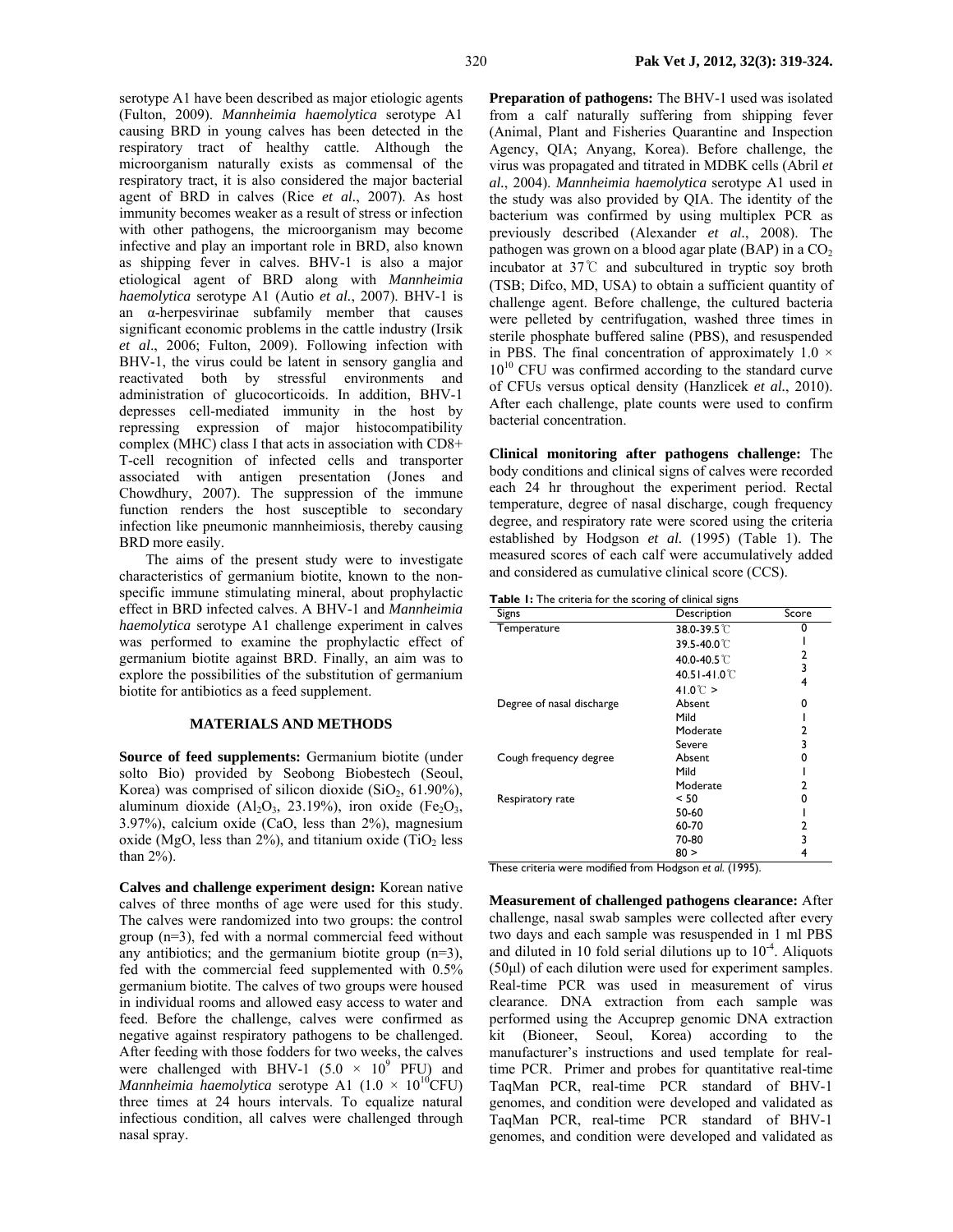**Table 2:** Primers and probes for PCR

| Pathogens                          |               | Oligonucleotide          | Sequences (5'-3')            | Product size |
|------------------------------------|---------------|--------------------------|------------------------------|--------------|
| BHV-I                              | BHV-1 $(F)^a$ |                          | <b>TGTGGACCTAAACCTCACGGT</b> | 97 bp        |
|                                    |               | BHV-1 probe <sup>b</sup> | AGGACCGCGAGTTCTTGCCGC        |              |
|                                    |               | BHV-1 $(R)^c$            | <b>GTAGTCGAGCAGACCCGTGTC</b> |              |
| Mannheimia haemolytica serotype AI | Lkt           | (F)                      | GCAGGAGGTGATTATTAAAGTGG      | 206 bp       |
|                                    | <b>HP</b>     | (R)                      | CAGCAGTTATTGTCATACCTGAAC     |              |
|                                    |               | (F)                      | CGAGCAAGCACAATTACATTATGG     | 90 bp        |
|                                    | 16s           | (R)                      | CACCGTCAAATTCCTGTGGATAAC     |              |
|                                    |               | (F)                      | <b>GCTAACTCCGTGCCAGCAG</b>   | $~1$ -304 bp |
|                                    |               | (R)                      | CGTGGACTACCAGGGTATCTAATC     |              |

<sup>a</sup> Forward primer; <sup>b</sup> 6-Carboxyfluorescein-labeled probe; <sup>c</sup> Reverse primer.

described previously (Abril *et al*., 2004). Multiplex PCR was used in confirmation of bacterial infection using specific primers (Table 2). DNA extraction from aliquots of sample was performed according to a previous study (Suh and Song, 2005). DNA extracts were used for the PCR template as previously described (Alexander *et al*., 2008). The total isolated bacteria counts were measured by CFU counting. Aliquots (50µl) of each sample dilution were applied to BAP and incubated at 37℃ for 16 hr. The viable counts were determined and expressed as CFU/swab. The area under curve (AUC) of bacteria counting graph was calculated for confirmation of total shedding bacteria throughout the experiment.

Necropsy: On day 12<sup>th</sup> post challenge, all calves were humanely euthanized and their lungs were collected. The percentages of superficial lesion area were calculated by comparison with total lung area. The lungs and trachea were collected from calves, and then representative samples were placed in 10% formal-saline for histopathological examination using standard techniques. Microscopic lesion scores were calculated using a described scoring system (Opriessnig *et al.*, 2004). For viral and bacterial examination, tissue samples (approximately 1 g) were homogenized in 9 ml PBS and diluted in 10-fold steps up to  $10^{-4}$  and then aliquots (50 $\mu$ l) of each dilution were used for experiment samples for pathogen examination.

**Statistical analysis:** The data were expressed as mean ± standard deviation (SD), and statistical differences between the groups were analyzed with student's t-test; whereas, for microscopic lesion scores, a nonparametric test (Mann-Whitney U test) was performed using SPSS version 17.0 software (SPSS, Chicago, IL, USA). Differences were considered significant when probability values of P<0.05 were obtained.

## **RESULTS**

**Clinical signs after challenge in experiment calves:** The CCSs of all calves were 0 before challenge. The CCSs, however, appeared to increase after challenge and lower CCSs than those of the control group were observed in the germanium biotite group throughout the experimental period (Fig. 1).

**Viral and bacterial clearance:** On D+2 following the challenge, BHV-1 was detected in all calves. After D+6, the BHV-1 genomic quantity of the germanium biotite group decreased, showing a lower level than the control group (Fig. 2a). The viral genome load in trachea of the

germanium biotite group was lower than the control group at post-mortem, while higher level than in the control group was observed in lungs of the germanium biotite group (Fig. 2c). *Mannheimia haemolytica* serotype A1 was detected on D+2 by multiplex PCR in all calves except for two of the germanium biotite group (Fig. 3). Infection of two calves in the control group and one calf in the germanium biotite group was confirmed until D+10. *Mannheimia haemolytica* serotype A1 was identified in lungs from a calf of the control group at postmortem, but not identified in other calves. The numbers of total bacteria isolated from nasal discharge in the germanium biotite and control groups showed no significant differences, but higher AUC than in the germanium biotite group was observed in the control group. The AUC of control and germanium biotite groups was  $41.3\pm0.5$  and  $38.3\pm0.7$ , respectively (Fig. 2b).



Fig. 1: Cumulative total clinical score was calculated from each clinical sign. The control group showed higher level than the germanium biotite group.

**Gross pathology and histopathologic analysis:** Lung lesions of calves varied from brown to purple dark pink often associated with congestion and most of the lesions were present in apical lobes. The germanium biotite group showed lower distribution of surface lesions and their severity as compared to the control group. Compared with the control group, low hepatization of lung was confirmed in the germanium biotite group by palpation. Calves in the germanium biotite group showed a significant decrease in the percentages of superficial lesion area compared with the control group  $(P<0.01)$ . The percentages of lesion area in the control and germanium biotite groups were 34.8%±4.6 and 10.2%±3.0, respectively (Fig. 2d). In microscopic lung lesions, type 2 pneumocyte hypertrophy and hyperplasia, alveolar wall thickening, and neutrophils filtration were observed in all lungs of challenged calves, showing moderate signs in the germanium biotite group (Fig. 4). The microscopic lesion score of the germanium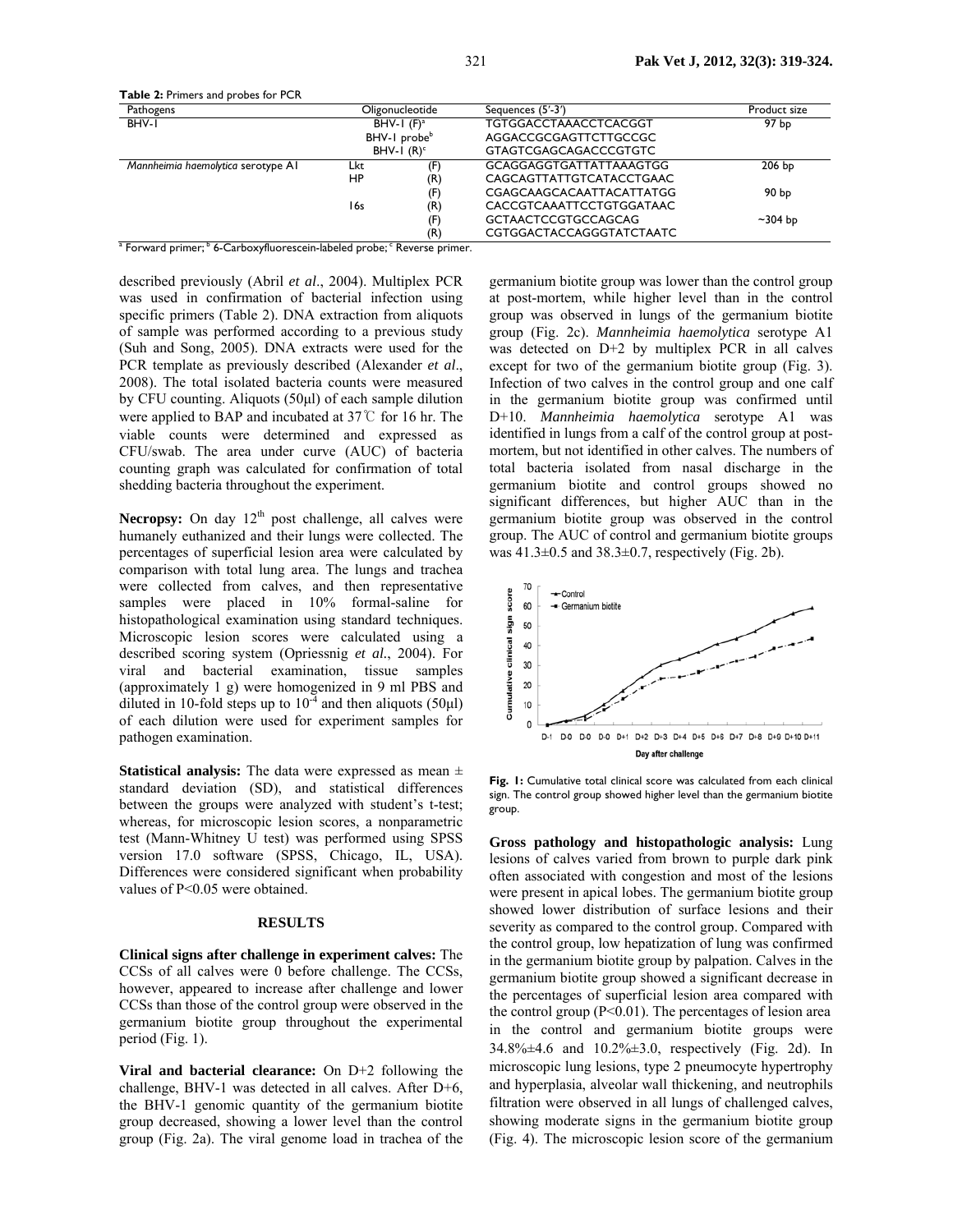

**Fig. 2:** Clearance of challenge pathogens and percentage of lesion area. (a) Clearance of BHV-1 in experimentally infected calves. (b) Clearance of total bacteria in experimentally infected calves. The higher AUC than in the germanium biotite group was observed in the control group. (c) Quantity of BHV-1 genomes in trachea and lung at post-mortem. While germanium biotite group showed higher quantity of BHV-1 genomes than control group in lung, a lower quantity than in the control group was observed in trachea of germanium biotite group. *Mannheimia haemolytica* serotype A1 was not detected at post-mortem, except for in a lung from a calf in the control group. (d) Percentages of superficial lesion area in experimentally infected calves. The germanium biotite group showed significantly lower percentages of lesion area than the control group. \*\*Highly significant at P<0.01.

**Table 3:** Microscopic lesion scores in challenged calves

| Groups              | Control            | Germanium biotite     |
|---------------------|--------------------|-----------------------|
| Scores $(\pm SD)$   | $5.00 (\pm 0.26)$  | $2.50 (\pm 0.23)$     |
|                     | 4.30 ( $\pm$ 0.34) | $1.75 (\pm 0.30)$     |
|                     | 4.36 ( $\pm$ 0.28) | $1.92 (\pm 0.38)$     |
| Means $(\pm SD)$    | 4.55 ( $\pm$ 0.22) | 2.06 ( $\pm$ 0.23) ** |
| --<br>$\sim$ $\sim$ |                    |                       |

The microscopic lesion scores were calculated using a previous scoring system (Opriessnig *et al*., 2004). The control group shows higher lesion scores than the germanium biotite group significantly (P<0.01).

biotite group (2.06±0.23) was significantly lower, compared with the control group (4.55±0.22) (Table 3).

#### **DISCUSSION**

BRD, along with diarrhea a major cause of calf deaths, is caused by multi-factors mainly immune depression. BHV-1 and *Mannheimia haemolytica* serotype A1 are usually isolated from calves suffering from BRD (Irsik *et al*., 2006; Fulton, 2009). In the cattle industry, antibiotics have been used as a feed supplement to prevent both BRD and secondary infections. Virus infection, however, cannot be prevented by using antibiotics, and the use of antibiotics has been gradually limited because of antibiotic residues and emergence of antibiotic resistance. In addition, there are restrictions on vaccination against viruses especially, live vaccines, in view of vaccine infection, latent infection, pathogen carrier and serological differentiation from wild infection (Bosch *et al.*, 1996). For these reasons, activation of nonspecific immunity has been considered for controlling BRD in place of antibiotics.

Silicate, the major constituent of germanium biotite, has been studied for its non-specific immune enhancing effects. It was reported that macrophages could be



**Fig. 3:** The confirmation of *Mannheimia haemolytica* serotype A1 infection of claves on D+2 using multiplex PCR. Lines PC and NC, Postive control and negative control, respectively, lines 1-3; calves in control group and lines 4-6; calves in germanium biotite administrated group. PCR amplification regions of 304-bp, 206-bp, and 90-bp account for 16S rDNA gene, leukotoxin gene, and unknown hypothetical protein of *Mannheimia haemolytica* serotype A1. *Mannheimia haemolytica* serotype A1 is detected in all calves of the control group (1-3) and one calf of the germanium biotite group (4-6).

stimulated and release large amounts of TNF-α by silicate *in vitro* (Holian *et al*., 1997). It was also reported that relative mRNA expression levels of IFN-γ, IL-4 and TNFα produced mainly by T cell and macrophages could increase significantly in splenocytes of aluminosilicate  $(Al<sub>2</sub>SiO<sub>5</sub>)$  orally primed mice. In addition, aluminosilicate  $(Al_2SiO_5)$  primed mice also showed high antibody production levels when they were exposed to formalinkilled *Pasteurella multocida* type A antigen. Moreover, oral ingestion of aluminosilicate  $(Al_2SiO_5)$  showed enhancing effects on reinforcing clearance of porcine circovirus type 2 in experimentally infected pigs (Jung *et al*., 2010). The results of these studies of immune activities of silicate make us postulate that germanium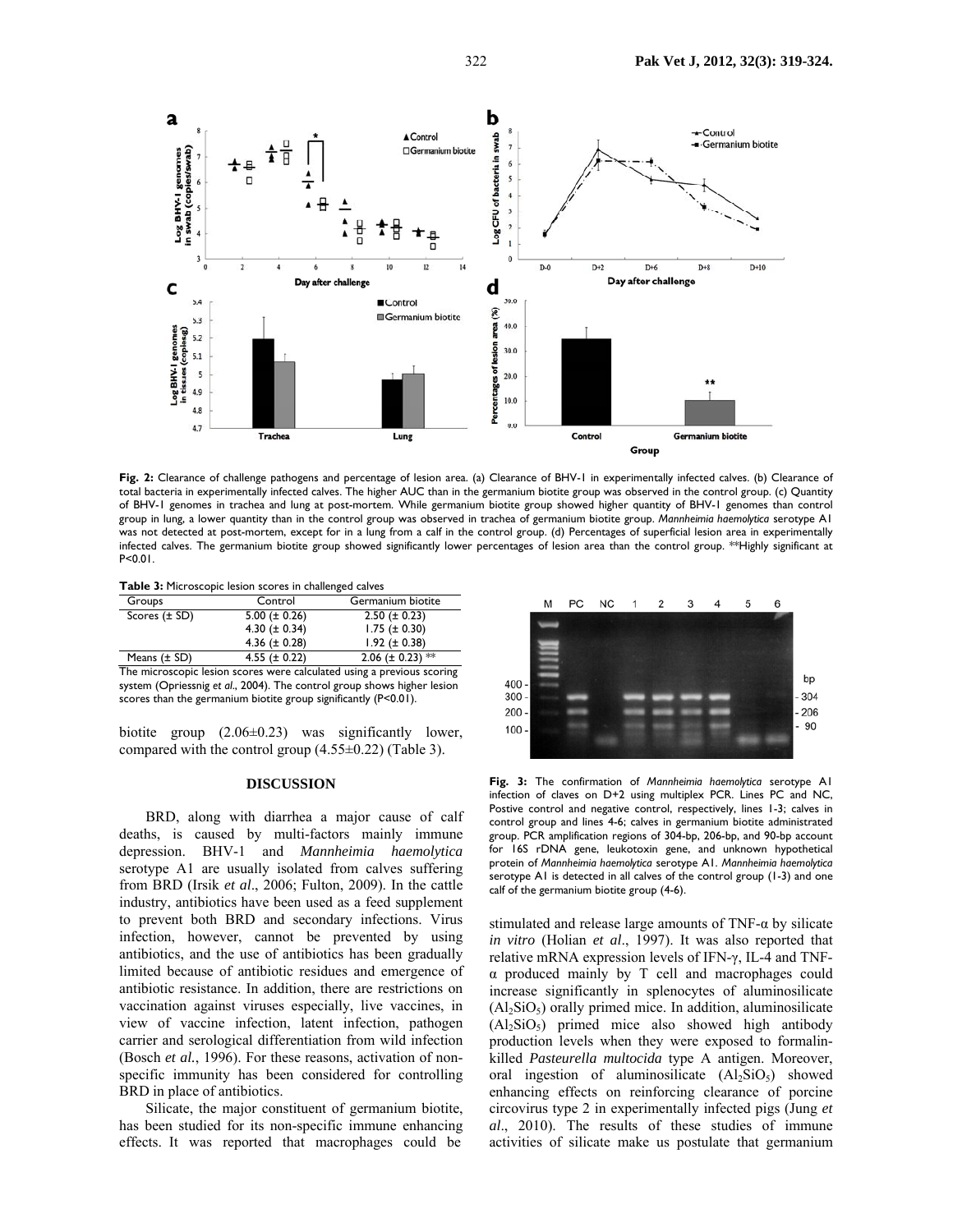

**Fig. 4:** Histopathological features of lung tissue samples in challenged calves. Severe neutrophils filtration and thickened alveolar septa are observed in lungs of the control group (arrows in **a** and **c**) compared with the germanium biotite group (arrows in **b** and **d**). Bronchiole of the control group also contains more numerous neutrophils (arrowhead in **e**) compared with the germanium biotite group (arrowhead in **f**).

biotite could have prophylactic effects on BRD occurred mainly with relevance to immunosuppression. However, a natural mineral like germanium biotite has not been studied for its prophylactic effect against BRD. In this study, the first analysis of the prophylactic effect of germanium biotite against BRD in experimentally infected calves was conducted.

To investigate exact clinical signs, the normal temperature limit (39-40°C) confirmed in a previous study (Hodgson *et al*., 1995) was modified because situations in the present experiment, like rearing environments and breed of calves, differed from those in the previous study. Based on this information, the normal temperature limit was modified in the present experiment according to the mean of temperatures measured in preinoculated calves.

Following the challenge, the germanium biotite group showed alleviated clinical signs compared with the control group. In accordance with these clinical results, the germanium biotite group showed enhanced clearance of BHV-1 and a low infection rate of *Mannheimia haemolytica* serotype A1 compared with the control group. The germanium biotite group also showed lower AUC of clearance of total bacteria in nasal swab samples. At post-mortem, however, the germanium biotite group showed a higher quantity of BHV-1 in lungs than the

control group and a lower quantity in trachea than the control group. It appeared that there was a greater amount of virus shedding in the trachea in the control group, even though a high quantity of BHV-1 was detected in lungs of the germanium biotite group compared with the control group. Moreover, it was reported that severe clinical signs were usually accompanied by a high titer of virus shedding (Song *et al.*, 2011). These clinical and clearance results correspond with superficial lesion area data and microscopic lesion analysis in the present study. Significantly higher percentages of normal area than the control group were observed in the germanium biotite group  $(P<0.01)$ . In microscopic lung lesions, the germanium biotite group showed moderate signs of neutrophils filtration and bronchiolar exudates compared with the control group. Neutrophils filtration in alveoli and bronchial exudates are typical signs of bronchopneumonias, which are generally caused by bacteria. Therefore, it could be inferred that germanium biotite primed calves were protected from secondary infections caused mainly by bacteria like *Mannheimia haemolytica* serotype A1.

 These results suggested that ingestion of germanium biotite had prophylactic effects against BHV-1 and *Mannheimia haemolytica* serotype A1 in calves. It can be presumed that the prophylactic effects of germanium